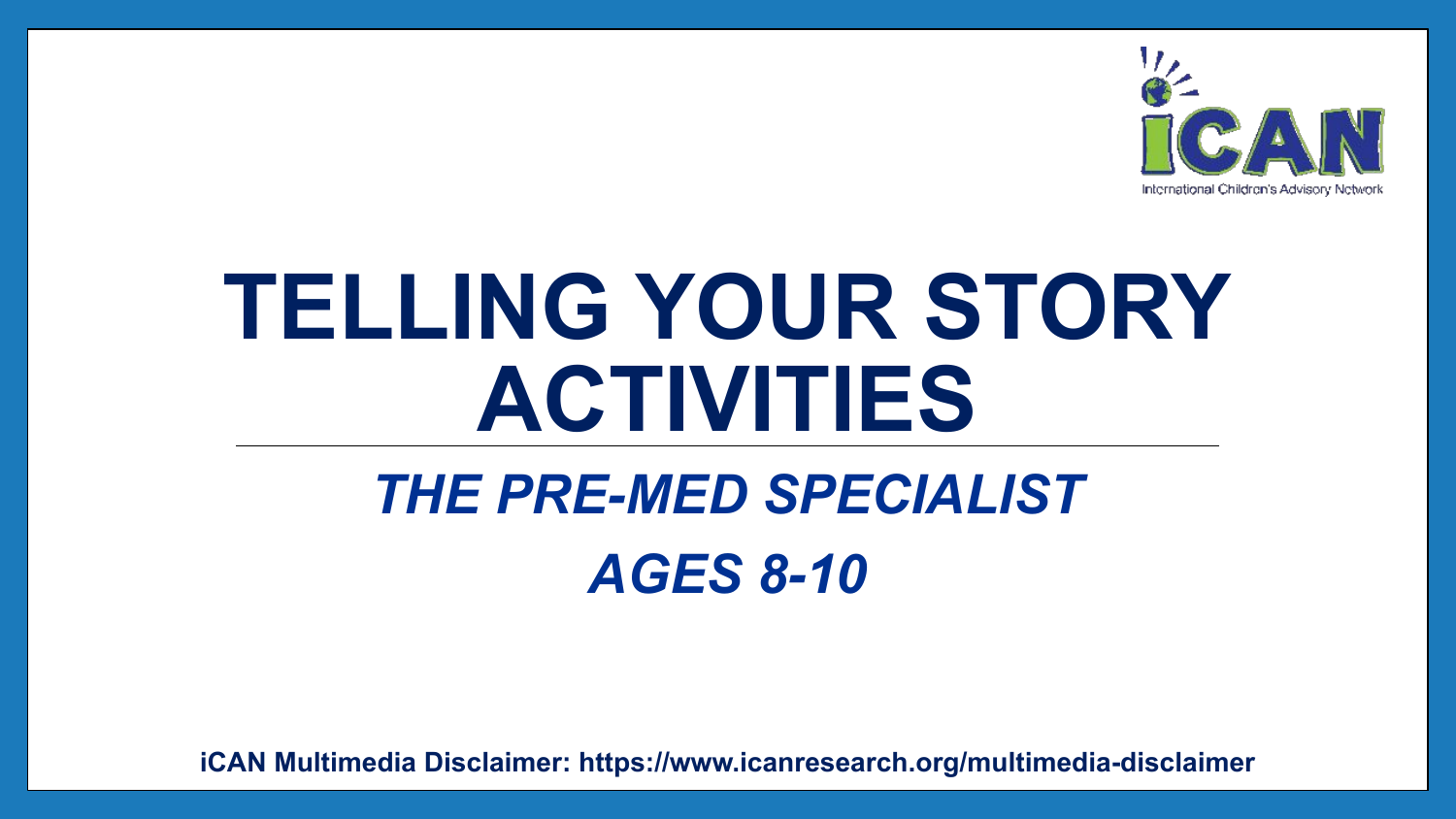## Activity Instructions



- **• Hey group members! We have some fun activities for you!**
- **• Ask your group leader if these activities can be completed with your group or on your own!**
- **• You are looking at the activities for the Pre-Med Specialist!**
- **• Open the activity and follow the links provided to guide you through!**
- **• At the end of the lesson, the link to the Pre-Med Specialist checklist will be provided.**
- **• Complete the checklist, show it to your activity leader and get your certificate!**
- **• Good luck!**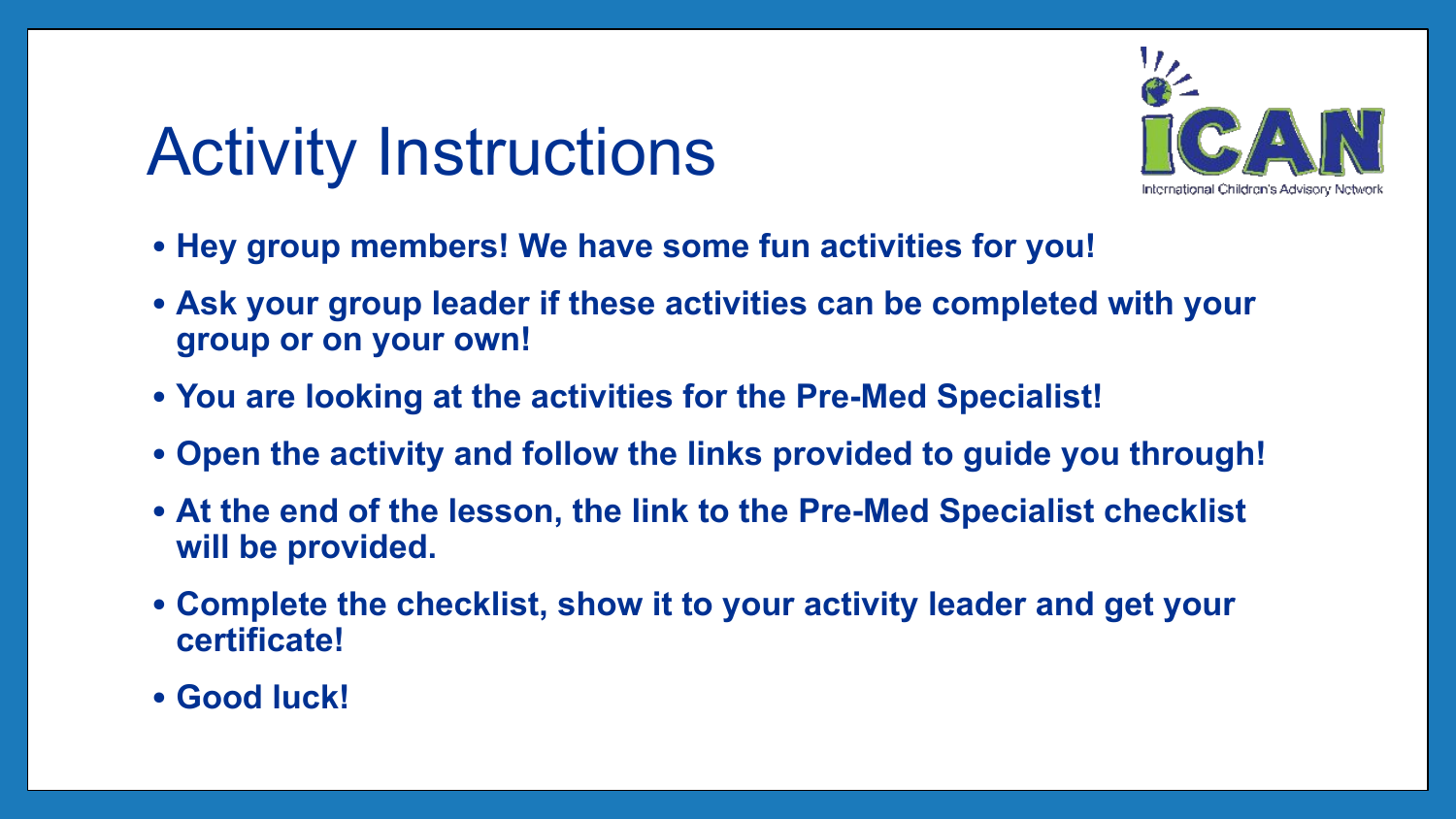### <span id="page-2-0"></span>Activities to complete:

*(Click on the links below to go to the activity listed)*



#### **•Activity 1**

- **• Medi-kids complete the drawing: "Tell Your Story!"**
- *• [Please click here to go to Activity](#page-3-0) 1*

#### **•Activity 2**

- **• Medi-kids connect the dots: "Tell Your Story!"**
- *• [Please click here to go to Activity](#page-4-0) 2*

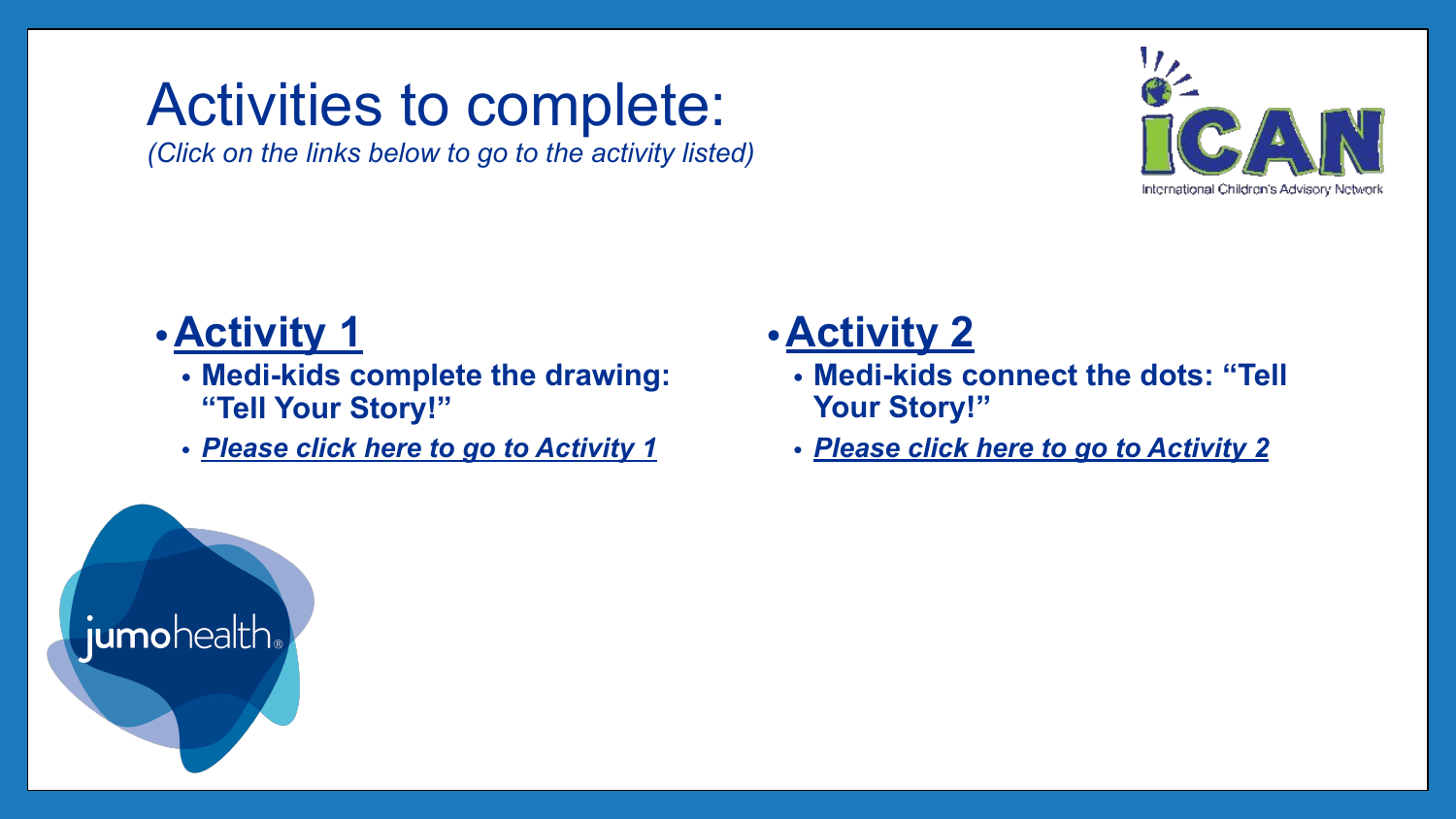### <span id="page-3-0"></span>Activity 1 Medi-kids complete the drawing: "Tell Your Story!"

- **• Follow the link below to complete the drawing**
	- **• [Medi-kids complete the drawing](https://www.icanresearch.org/_files/ugd/df726f_35617d8416a34d8185924ef1db4e34c3.pdf)**
- Find the activity on page 3
- Complete the drawing with a place you would like to visit
- Tell a story about a place you would like to visit

**Good luck!** 





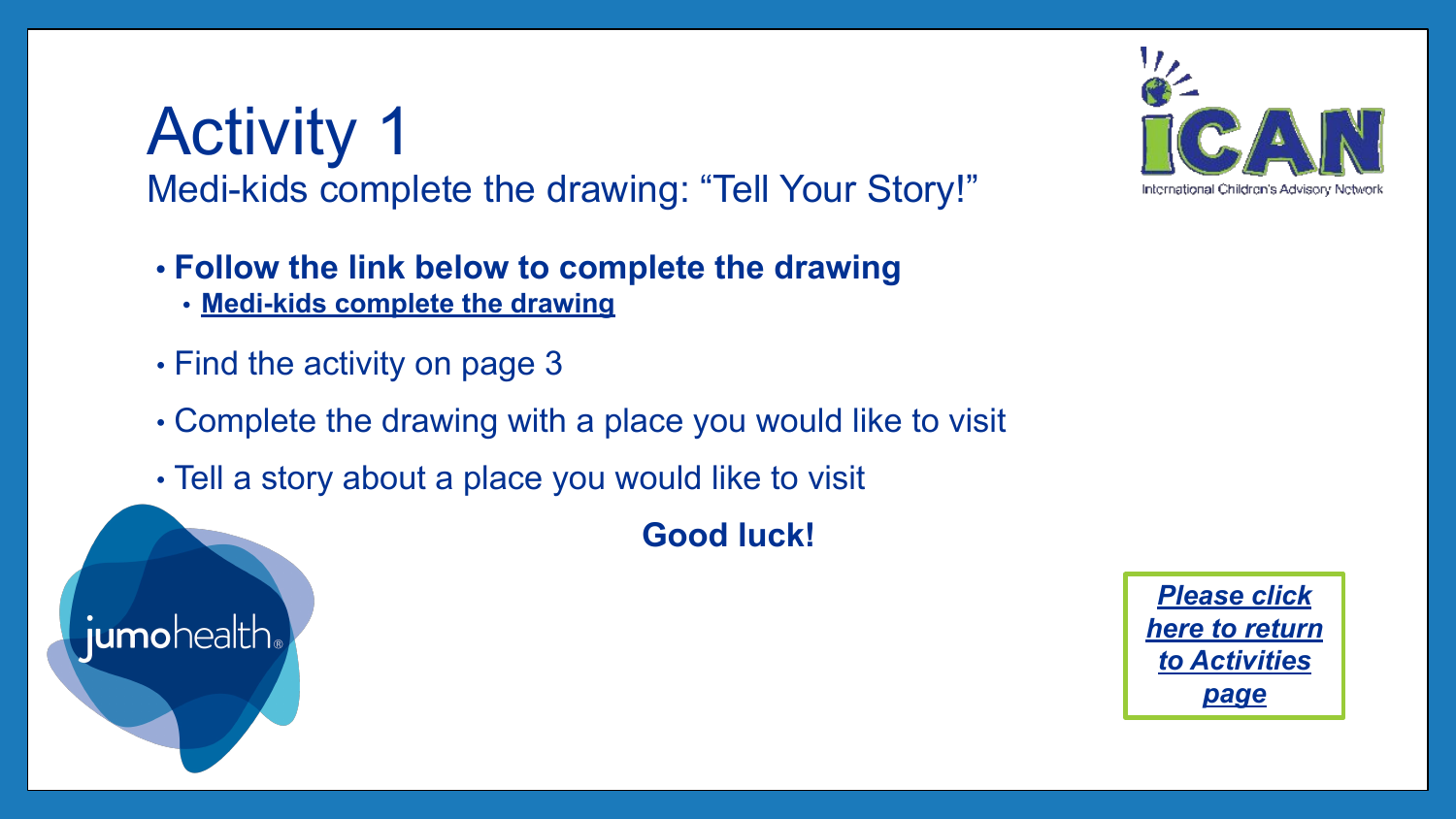### <span id="page-4-0"></span>Activity 2 Medi-kids connect the dots: "Tell Your Story!"

- **• Follow the link below to complete the drawing**
	- **• [Medi-kids connect the dots page](https://www.icanresearch.org/_files/ugd/df726f_35617d8416a34d8185924ef1db4e34c3.pdf)**
- Find the activity on page 4
- Connect the numbers to create a picture
- Tell a story about what is going on in this picture

**Good luck!** 





*[Please click here](#page-5-0) [to go to the](#page-5-0) [Activities](#page-5-0) [completion page](#page-5-0)*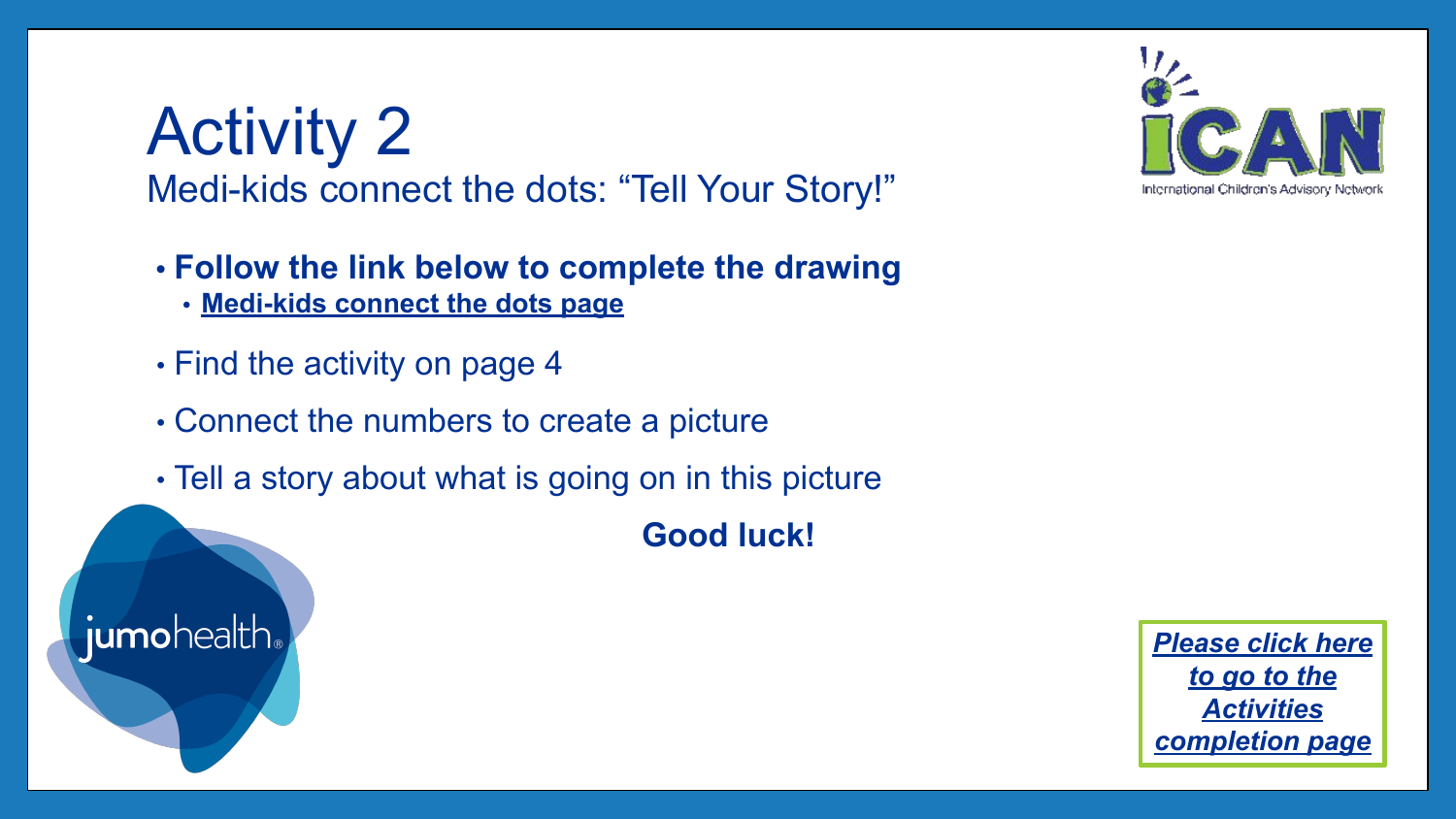# <span id="page-5-0"></span>Congratulations!



- **•You have completed the activities required to become a Pre-Med Specialist!**
- **•Please complete the checklist provided in the link below as proof of your activity completion!**